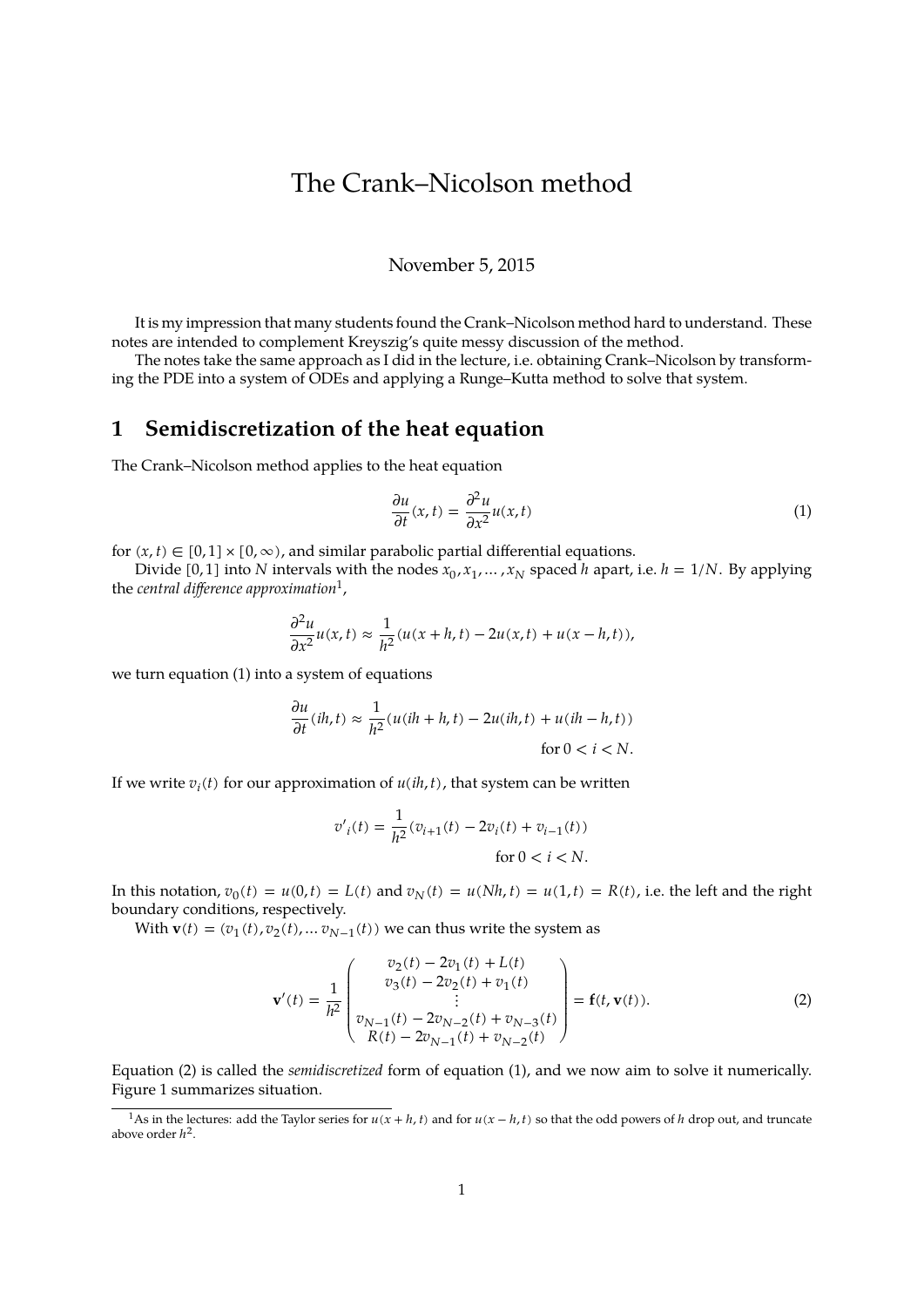

<span id="page-1-0"></span>Figure 1: Central differences for the spatial second derivatives turns the heat equation [\(1\)](#page-0-1) into a system of ODEs [\(2\)](#page-0-2) along the red lines. This system is solved by stepping forward in time with a Runge–Kutta method, giving us approximations of the solution  $u(ih, jk)$  at the nodes (where red and blue lines intersect). Note that in general  $h \neq k$ , even though the drawing indicates otherwise.

## **2 Solving equation [\(2\)](#page-0-2)**

Equation [\(2\)](#page-0-2) can be solved using any Runge–Kutta method for ordinary differential equations. Forward Euler gives an explicit scheme with stencil[2](#page-1-1)

$$
(i, j+1)
$$
  
\n
$$
(i-1, j)
$$
\n
$$
(i, j)
$$
\n
$$
(i+1, j)
$$

,

.

while backwards Euler gives an implicit scheme with stencil

$$
(i-1,j+1)
$$
\n
$$
(i,j+1)
$$
\n
$$
(i+1,j+1)
$$
\n
$$
(i,j)
$$

It turns out that in practice, it is very useful to solve equation [\(2\)](#page-0-2) with another Runge–Kutta method, which Butcher table is

$$
\begin{array}{c|cc} 0 & 0 & 0 \\ \hline 1 & 1/2 & 1/2 \\ \hline & 1/2 & 1/2 \end{array}.
$$

Writing *k* for the temporal step size and now writing time steps with superscripts (i.e.  $\mathbf{v}^j \approx \mathbf{v}(jk)$ ), this method applied to equation [\(2\)](#page-0-2) gives the scheme

$$
\mathbf{v}^{j+1} = \mathbf{v}^j + \frac{k}{2} \mathbf{f}(t_j, \mathbf{v}^j) + \frac{k}{2} \mathbf{f}(t_{j+1}, \mathbf{v}^{j+1}).
$$

By insering the definition of **f** from equation [\(2\)](#page-0-2), the above is written out as

$$
\begin{pmatrix} v_1^{j+1} \\ v_2^{j+1} \\ \vdots \\ v_{N-2}^{j+1} \\ v_{N-1}^{j+1} \end{pmatrix} = \begin{pmatrix} v_1^j \\ v_2^j \\ \vdots \\ v_{N-2}^j \\ v_{N-1}^j \end{pmatrix} + \frac{k}{2h^2} \begin{pmatrix} v_2^j - 2v_1^j + L(jk) \\ v_3^j - 2v_2^j + v_1^j \\ \vdots \\ v_{N-1}^j - 2v_{N-2}^j + v_{N-3}^j \\ R(jk) - 2v_{N-1}^j + v_{N-2}^j \end{pmatrix} + \frac{k}{2h^2} \begin{pmatrix} v_2^{j+1} - 2v_1^{j+1} + L((j+1)k) \\ v_3^{j+1} - 2v_2^{j+1} + v_1^{j+1} \\ \vdots \\ v_{N-1}^{j+1} - 2v_{N-2}^{j+1} + v_{N-3}^{j+1} \\ R((j+1)k) - 2v_{N-1}^{j+1} + v_{N-2}^{j+1} \end{pmatrix}.
$$

<span id="page-1-1"></span><sup>2</sup>*Beregningsmolekyl* or *stensil* in Norwegian.